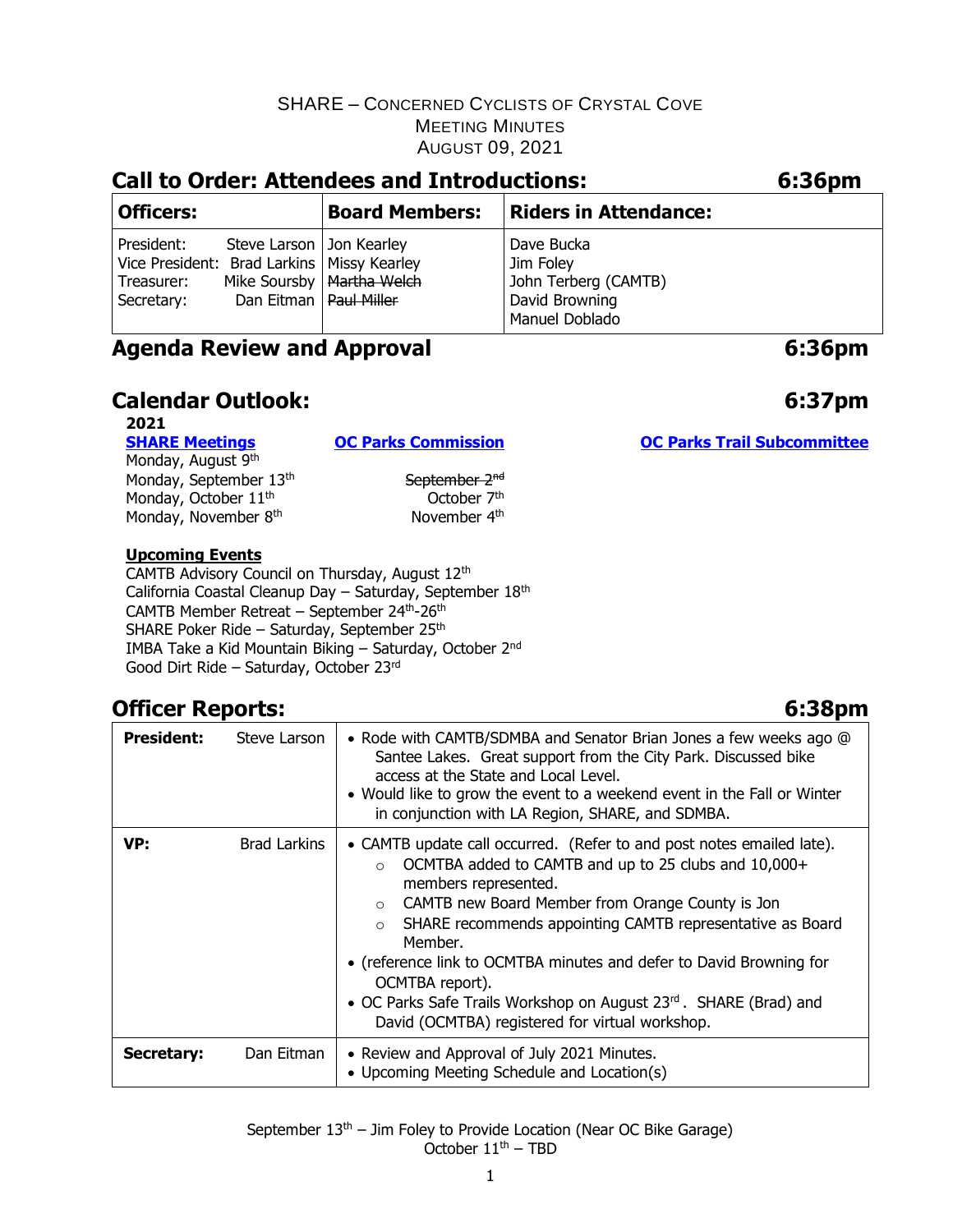|            |              | • Upcoming Board Elections – President and Secretary.<br>Nominees due October for November Ballot confirmation and<br>$\Omega$<br>December announcement of results for January 2022.<br>SHARE to post openings and availability. Brad and Steve to<br>$\circ$<br>author the post. Forward inquiries to info@sharemtb.org. Must<br>be a SHARE member. Be clear about the commitment. |  |
|------------|--------------|-------------------------------------------------------------------------------------------------------------------------------------------------------------------------------------------------------------------------------------------------------------------------------------------------------------------------------------------------------------------------------------|--|
| Treasurer: | Mike Soursby | • Refer to Website for Current Financial Statement<br>• Fiscally Sound with $$12,500 + $2,300$ (REI Grant)<br>• Upcoming expenses: potential bell expenditure.                                                                                                                                                                                                                      |  |

## **Director Reports: 7:02pm**

| Park Rep.:       | Jon Kearley                     | • Nothing to report.                                                                                                                                                                                                                                                                                                                                                                                                                                                                                                                                                       |
|------------------|---------------------------------|----------------------------------------------------------------------------------------------------------------------------------------------------------------------------------------------------------------------------------------------------------------------------------------------------------------------------------------------------------------------------------------------------------------------------------------------------------------------------------------------------------------------------------------------------------------------------|
| <b>Website:</b>  | Mike Soursby                    | • Nothing to report.                                                                                                                                                                                                                                                                                                                                                                                                                                                                                                                                                       |
|                  | <b>Sponsors: Manuel Doblado</b> | • Continuing to work the list and phones.<br>• Mike Soursby also working connections.<br>• Free to the sponsors pop-up tent at the Poker Ride.                                                                                                                                                                                                                                                                                                                                                                                                                             |
| Events:          | Paul Miller                     | • Poker Ride Planning<br>Permit: Underway<br>$\circ$<br>SWAG and Prizes: Manuel Doblado<br>$\bigcirc$<br>Beverages: Brad to reach out to David<br>$\circ$<br>Food: Paul to contact Keith<br>$\circ$<br>Route: Paul to change route and revise to reflect trail changes<br>$\circ$<br><b>SHARE Swag: Steve Larson</b><br>$\circ$<br><b>Volunteer Coordinator: Steve</b><br>$\Omega$<br>A/V: Jon/Missy<br>$\circ$<br>Packet Assembly: Week before event.<br>$\circ$<br>Free Lunch for all Members<br>$\circ$<br>• Good Dirt Ride - Location confirmed adjacent to Waterworks |
| <b>Outreach:</b> | Missy Kearley                   | • Jon / Jim / Missy coordinating posts for SHARE on Facebook. Looking<br>to add / adjust Admin privileges on SHARE Facebook Page.                                                                                                                                                                                                                                                                                                                                                                                                                                          |
| <b>Bell:</b>     | Martha Welch                    | • Bells Purchased to Date: 13,487 for \$15,819 since the start of the bell<br>program in May of 2016. Over 12,500 distributed in the last (5)<br>years.<br>• Current inventory:<br>Passive (bear) $+/- 400$<br>$\circ$<br>Active $+/- 300$<br>$\circ$<br>• Board Action to Purchase Bells: 2/3 Bear: 1/3 Active Ratio.<br>Purchase \$2,500 worth of Bells using REI Grant.<br>• Limit size of post to (3) powerful sentences.                                                                                                                                              |
| PR:              | Steve/Dan                       | $\bullet$                                                                                                                                                                                                                                                                                                                                                                                                                                                                                                                                                                  |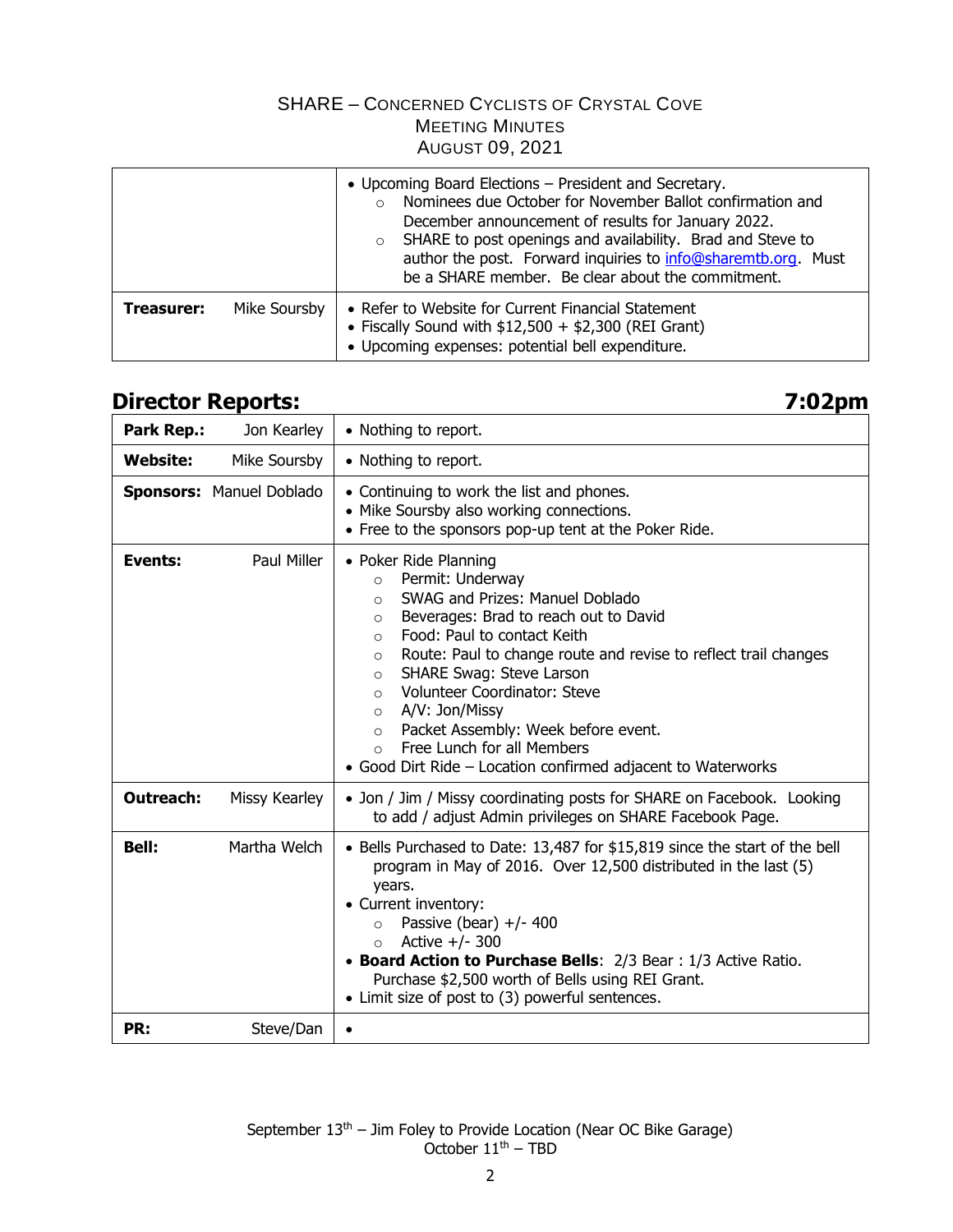| <b>Membership:</b><br>Steve/Missy/Dan |        | • 156 Current Members (August 09, 2021)<br>• Lapsing Members (5) continue to outpace New Members (2)<br>• Most recent lapsed members were only members for (1) year<br>• Poker ride usually boosts membership. |  |
|---------------------------------------|--------|----------------------------------------------------------------------------------------------------------------------------------------------------------------------------------------------------------------|--|
| <b>Volunteers:</b>                    | Vacant | ٠                                                                                                                                                                                                              |  |
| <b>Graphics:</b>                      | Vacant |                                                                                                                                                                                                                |  |

### **Park/Area Reports: 7:30pm**

| <b>USFS</b><br>$\Box$          | <b>Crystal Cove</b><br>⊔ ⊢                                          | $\boxtimes$ LCWP                                                        | $\Box$ Aliso/Wood Canyon |  |
|--------------------------------|---------------------------------------------------------------------|-------------------------------------------------------------------------|--------------------------|--|
| <b>Whiting Ranch</b><br>$\Box$ | ⊠ Santiago Oaks                                                     | $\Box$ Peters Canyon                                                    | $\Box$ O'Neill           |  |
| <b>IOSP/IRC</b><br>$\Box$      | <b>Caspers</b><br>LI                                                | $\Box$ Chino Hills                                                      | $\Box$ San Onofre        |  |
| $\Box$ OC Parks Budget         | (Other)<br>ப                                                        | $\Box$ (Other)                                                          |                          |  |
|                                |                                                                     | • LCF work on Lizard has restored some singletrack. Work is incomplete. |                          |  |
|                                | • Yucca continues to erode, degrade, and be increasingly hazardous. |                                                                         |                          |  |
|                                |                                                                     |                                                                         |                          |  |

# **Old Business: 7:45pm**

### 1. **Membership**

a. Partner with a local bike shop to provide a free t-shirt and hat with signup? Re-evaluate impact of Bell giveaway at Rock 'n Road. Re-explore in the future with SHARE on-site at a shop event. SHARE advocates need to be a part of it. Table to a future meeting when conditions (Covid) permit.

#### **b. Board Action:**

### **2. E-Bike Advocacy Organization in Orange County**

- a. Discussion:
- **b. Board Action:**

### **3. SHARE online file storage-Tabled to August Meeting**

- a. Options:
	- i. SmugMug \$500 Lifetime; 2TB Capacity; (5) User Limit
	- ii. Dropbox Monthly from  $$10$ - $$17$ ; 2TB Capacity; 2GB transfer limit; More users = higher monthly cost
	- iii. pCloud
		- 1. \$350 Lifetime, 2TB, Single User
		- 2. \$500 Lifetime, 2TB, (5) Users
	- iv. Recommendation is pCloud, \$500 Lifetime for 2TB and (5) Users
- **b. Board Action: pCloud \$500 approved.**

#### **4. What is a compelling reason to join SHARE?**

- a. New Rider?
- b. Relocating Rider?
- c. Long-time Rider?

September  $13<sup>th</sup>$  – Jim Foley to Provide Location (Near OC Bike Garage) October  $11<sup>th</sup>$  – TBD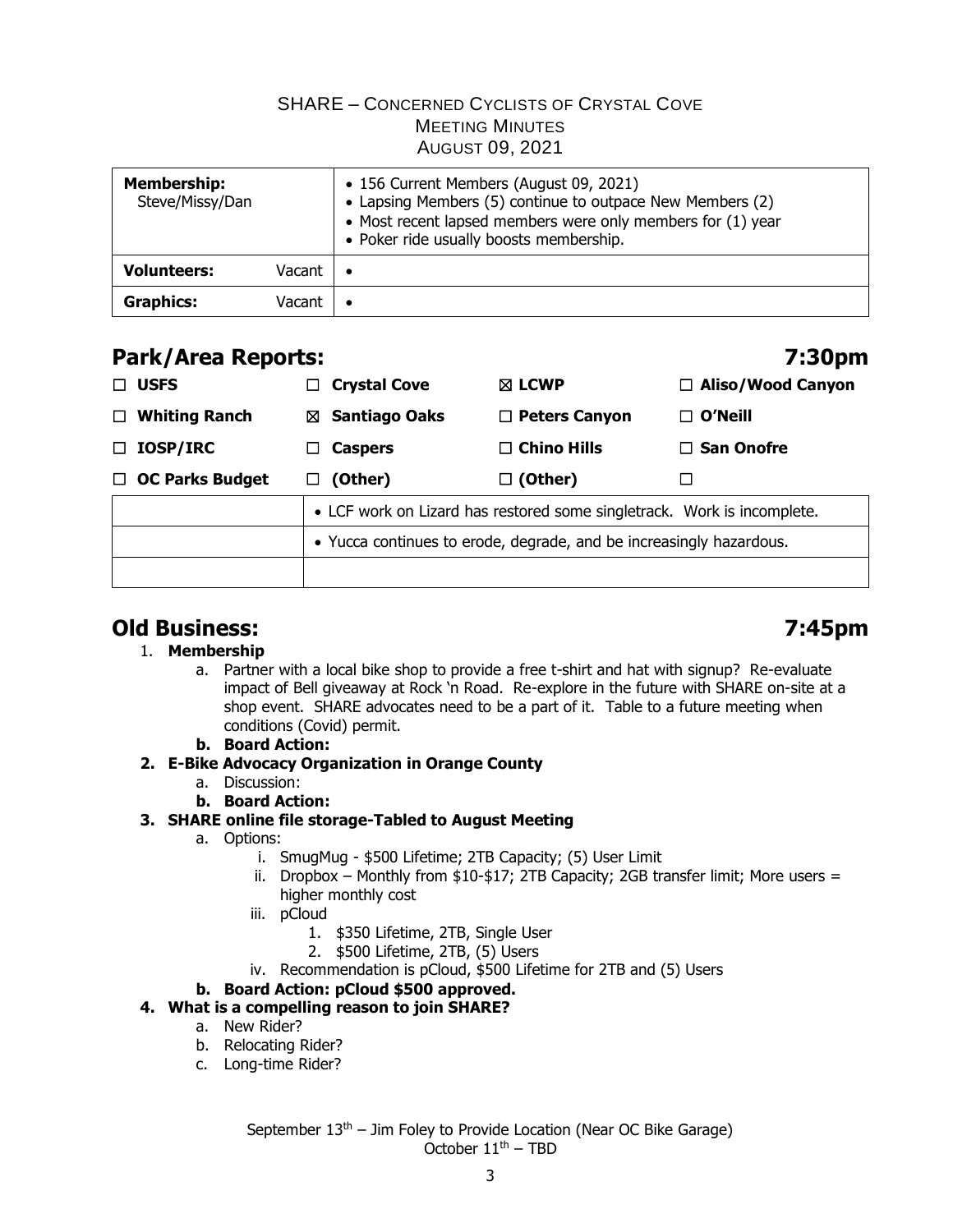### **New Business: 7:48pm**

- 1. David Browning OCMTBA Report
	- a. Continue to engage all user groups and allow the trails to be enjoyed by all.
	- b. The fundamental issue at hand is there continues to be more users than access to spaces.
	- c. De-escalate the friction between the users groups. What can the MTB Community do?
	- d. Work on etiquette, safety, and ways to share the trails we have.
	- e. Refer to [https://www.ocmtba.com](https://www.ocmtba.com/)
	- f. OCMTBA looking to pop-up a SHARE tent in partnership with our hiker and equestrian partners.
	- g. Pushing forward for a near-term outreach program on etiquette and trail access.
- 2. Jon Terberg CAMTB Report
	- a. Excited to be a part of it.
	- b. Been riding for the past two-decades and eager to move things forward.

# **General Roundtable: 8:05pm**

- 1. Other areas continue to develop their trail networks. It's a shame Orange County hasn't been able to join that community.
- 2. Steve Larson was able to call for help within Crystal Cove State Park as part of his trail assistance.

# **Meeting Adjourned @ 8:10pm**

Minutes Submitted by Daniel J. Eitman Secretary: *August 09, 2021*

and

Approved: *September 13, 2021*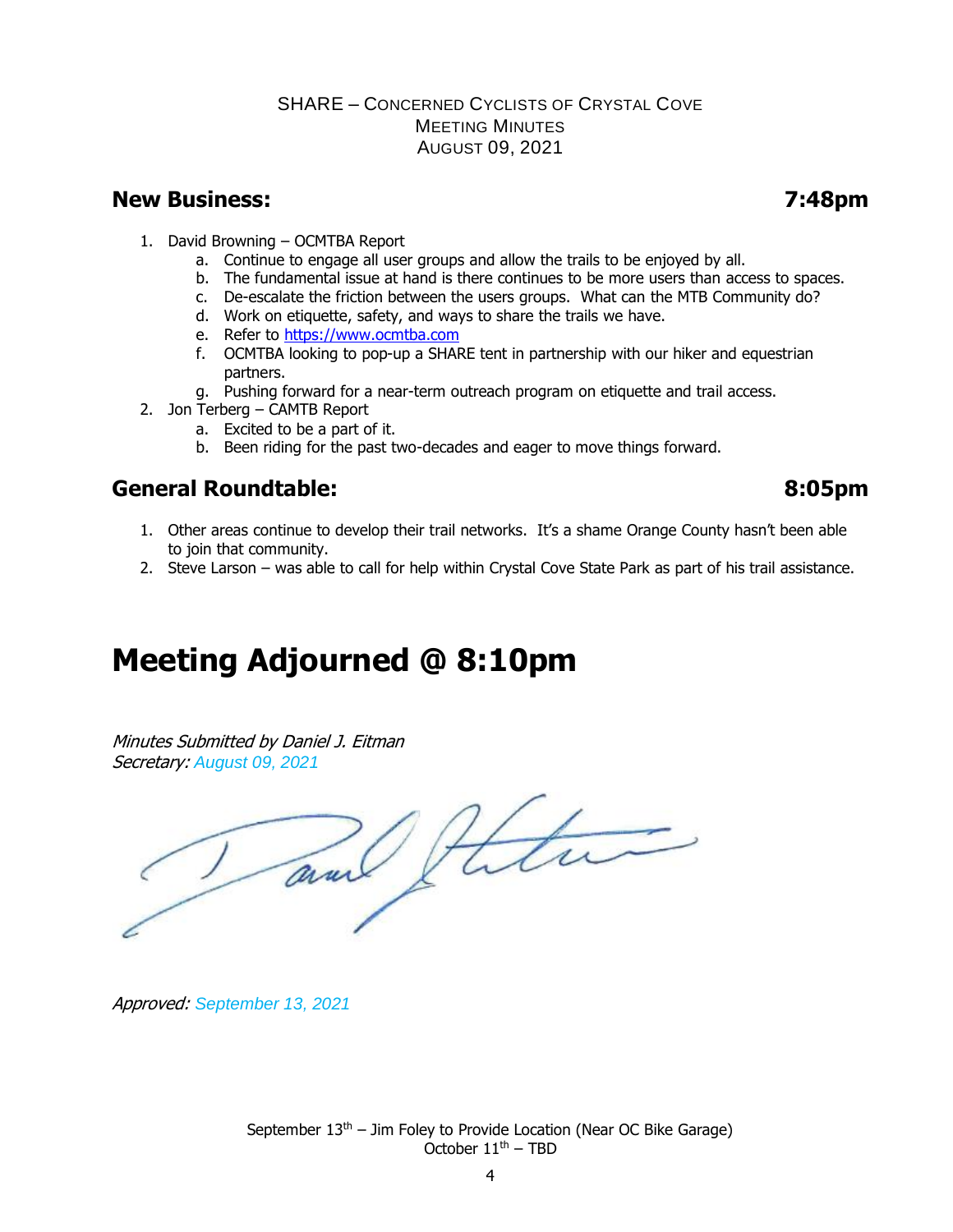



September  $13<sup>th</sup>$  – Jim Foley to Provide Location (Near OC Bike Garage) October  $11<sup>th</sup>$  – TBD